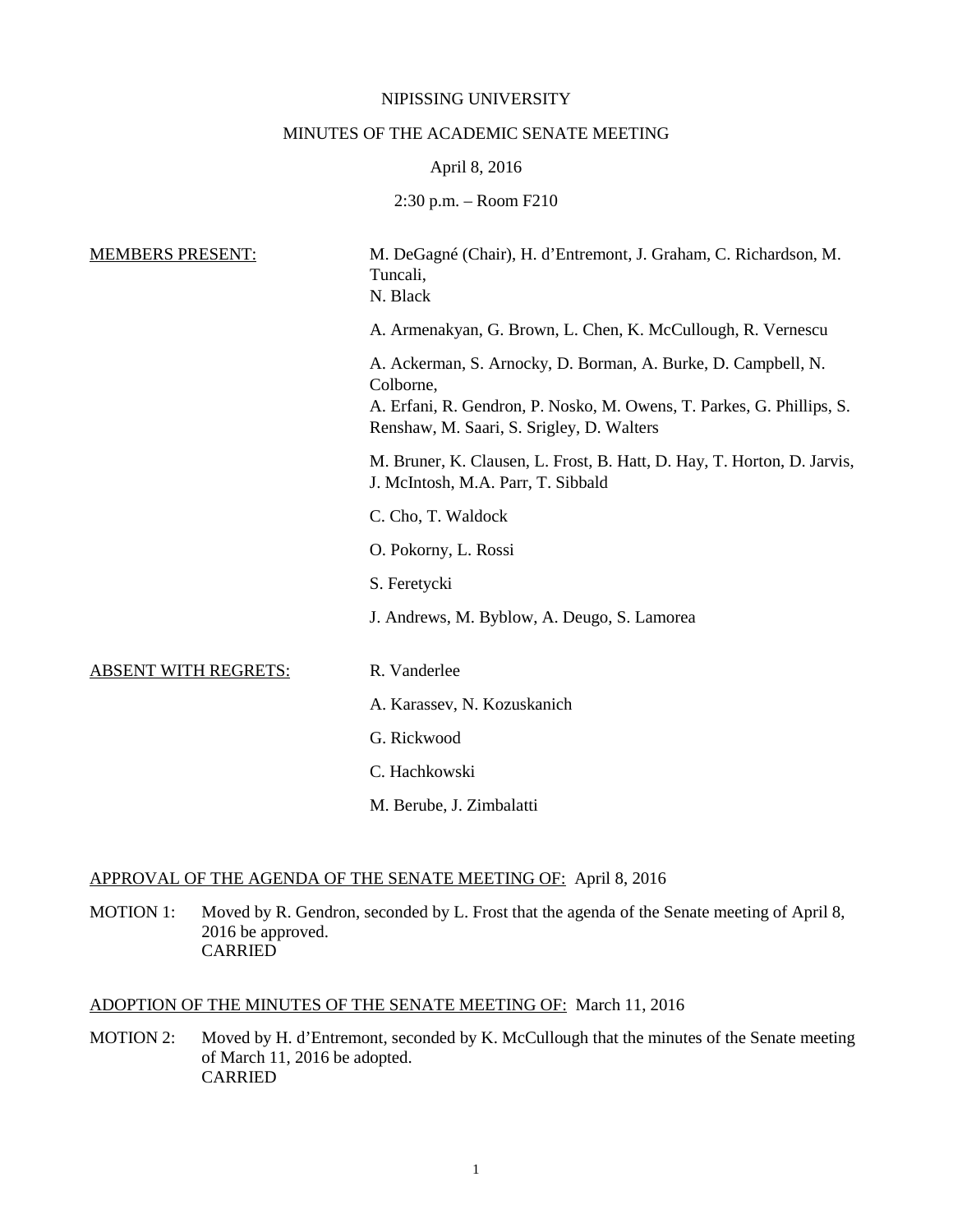# BUSINESS ARISING FROM THE MINUTES

As a follow up from the March Senate meeting regarding the impending loss of the Dionne Quintuplets Museum, Senator Gendron and Senator Black were pleased to advise that the Manager of Archives and Special Collections had completed an assessment of the Dionne documents and concluded that the collection would be a valuable asset. The Library has submitted an expression of interest to acquire the documents.

## QUESTION PERIOD

Senator McIntosh read out the question she had submitted to the Senate Secretary regarding the administrations' plan to install locking mechanisms on all classroom doors at the North Bay main campus. The Provost advised that the question had been forwarded to the VP Administration for response and that work continues to install locking solutions in all classrooms. To date 82 of 99 classrooms have locking mechanisms in place. The 17 remaining classrooms should be completed in the next few months. Senator McIntosh expressed her appreciation for the response and advised that 7 of the classrooms without locking mechanisms are Education classrooms that have a very large numbers of students.

A question was asked where the Undergraduate Research Conference would be housed now that the Dean of Graduate Studies and Research position has been established. The Provost advised that it is currently being organized by faculty. The response that has been received from faculty has been that the Conference should be more faculty driven.

A request was made for clarification of the process regarding the cancellation of classes and the closure of the campus. It is understood that a lot of behind the scenes communication must take place regarding the decision to cancel classes and close the campus, but in the case of the weather related cancellation on April  $7<sup>th</sup>$  many students and faculty were already on or on route when the announcement was made. The regional Senators also advised that the Brantford and Muskoka Campuses had not been informed of the North Bay Campus closure. It was suggested that that the class cancellation and campus closure process needs to be streamlined. A request was made that a report on this matter be brought back to Senate. The Speaker advised that these questions would be forwarded on to the VP Administration.

A discussion took place regarding the importance of recruitment and questions were asked as to when the Strategic Enrolment Management Strategy and Implementation Plan as well as recommendations from the HESA Report would be implemented. The Provost advised that the SEM Report will be added to the PPC agenda and will be discussed at the May meeting.

## REPORTS of STANDING COMMITTEES and FACULTY or UNIVERSITY COUNCILS

## **SENATE EXECUTIVE COMMITTEE**

MOTION 3: Moved by H. d'Entremont, seconded by S. Renshaw that Senate receive the Report of the Senate Executive Committee dated March 31, 2016. CARRIED

## **PLANNING AND PRIORITIES COMMITTEE**

#### • **March 18, 2016 Report**

MOTION 4: Moved by H. d'Entremont, seconded by M. Tuncali that the Report of the Planning and Priorities Committee dated March 18, 2016, be received. CARRIED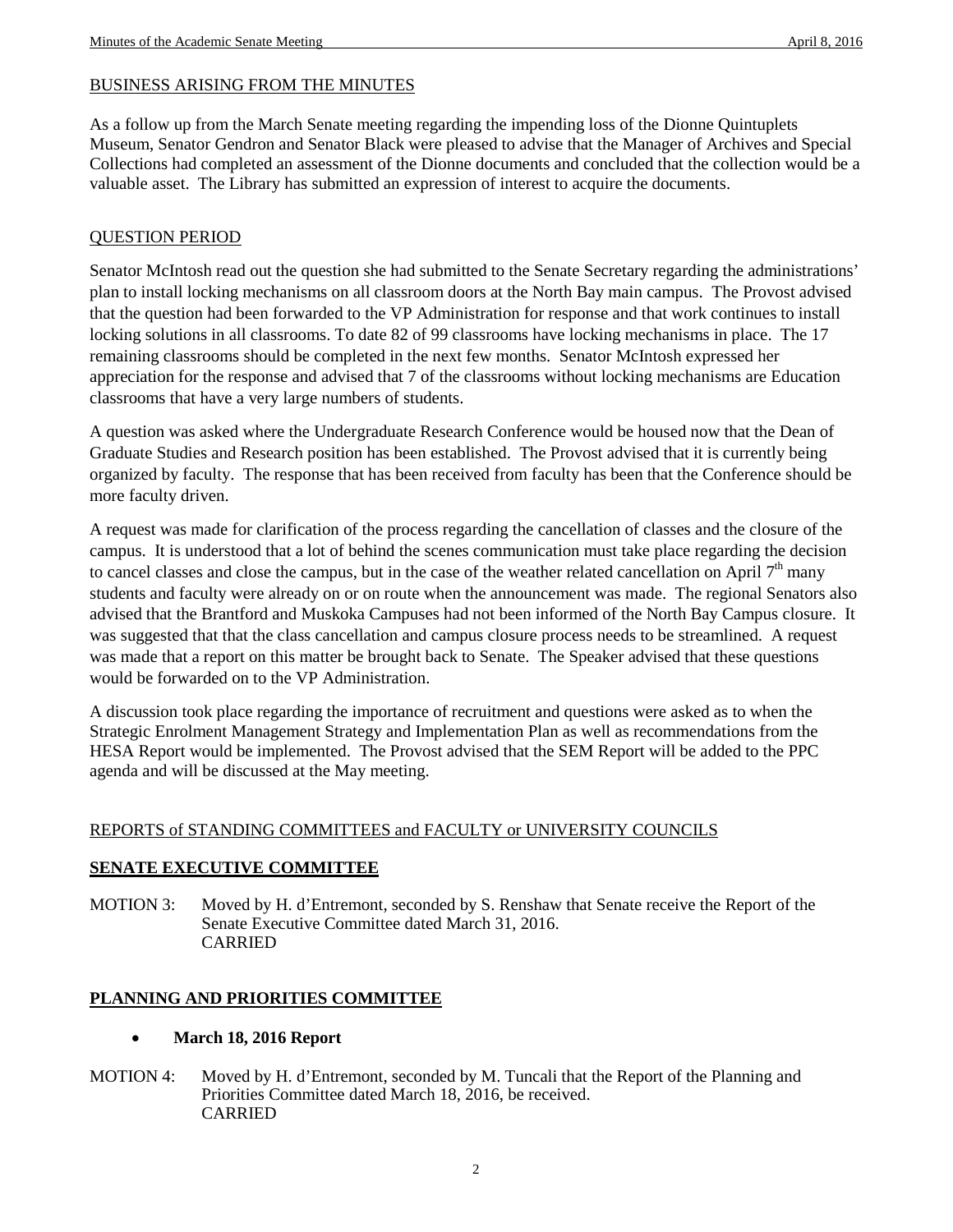- MOTION 5: Moved by H. d'Entremont, seconded by M. Tuncali that Senate grant approval of the Stage 2 Major Modification for Child and Family Studies (CHFS) as outlined in the attached document. CARRIED
- MOTION 6: Moved by H. d'Entremont, seconded by M. Tuncali that Senate grant approval of the Stage 2 Major Modification for the BBA Finance Stream as outlined in the attached document. CARRIED
- MOTION 7: Moved by H. d'Entremont, seconded by M. Tuncali that the Quality Council Audit Report dated February 2016 be received. CARRIED
- MOTION 8: Moved by H. d'Entremont, seconded by M. Owens that Senate grant approval of the Final Assessment Report of the Political Science IQAP Review, as outlined in the attached document. CARRIED
- MOTION 9: Moved by H. d'Entremont, seconded by B. Hatt that Senate grant approval of the Final Assessment Report for Economics, as outlined in the attached document. CARRIED

#### • **April 1, 2016 Report**

- MOTION 10: Moved by H. d'Entremont, seconded by A. Burke that the Report of the Planning and Priorities Committee dated April 1, 2016 be received. CARRIED
- MOTION 11: Moved by H. d'Entremont, seconded by S. Srigley that Senate grant approval of the Final Assessment Report for Religion and Cultures, as outlined in the attached document. CARRIED
- MOTION 12: Moved by H. d'Entremont, seconded by M. Tuncali that Senate grant approval of the Final Assessment Report for Child and Family Studies, as outlined in the attached document. CARRIED
- MOTION 13: Moved by H. d'Entremont, seconded by S. Renshaw that Senate grant approval of the Final Assessment Report for Gender Equality and Social Justice, as outlined in the attached document. CARRIED
- MOTION 14: Moved by H. d'Entremont, seconded by M. Tuncali that Senate grant approval of the Final Assessment Report for Psychology, as outlined in the attached document. CARRIED
- MOTION 15: Moved by H. d'Entremont, seconded by M. Tuncali that Senate grant approval of the Final Assessment Report for Biology and Chemistry, as outlined in the attached document. CARRIED
- MOTION 16: Moved by H. d'Entremont, seconded by D. Borman that Senate grant approval of the Final Assessment Report for Philosophy, as outlined in the attached document. CARRIED

#### OTHER BUSINESS

Senator Srigley discussed areas of concerns identified in the recommendations from the Ontario Universities Council on Quality Assurance Audit Report. The primary concerns are as follows: the failure of the Provost to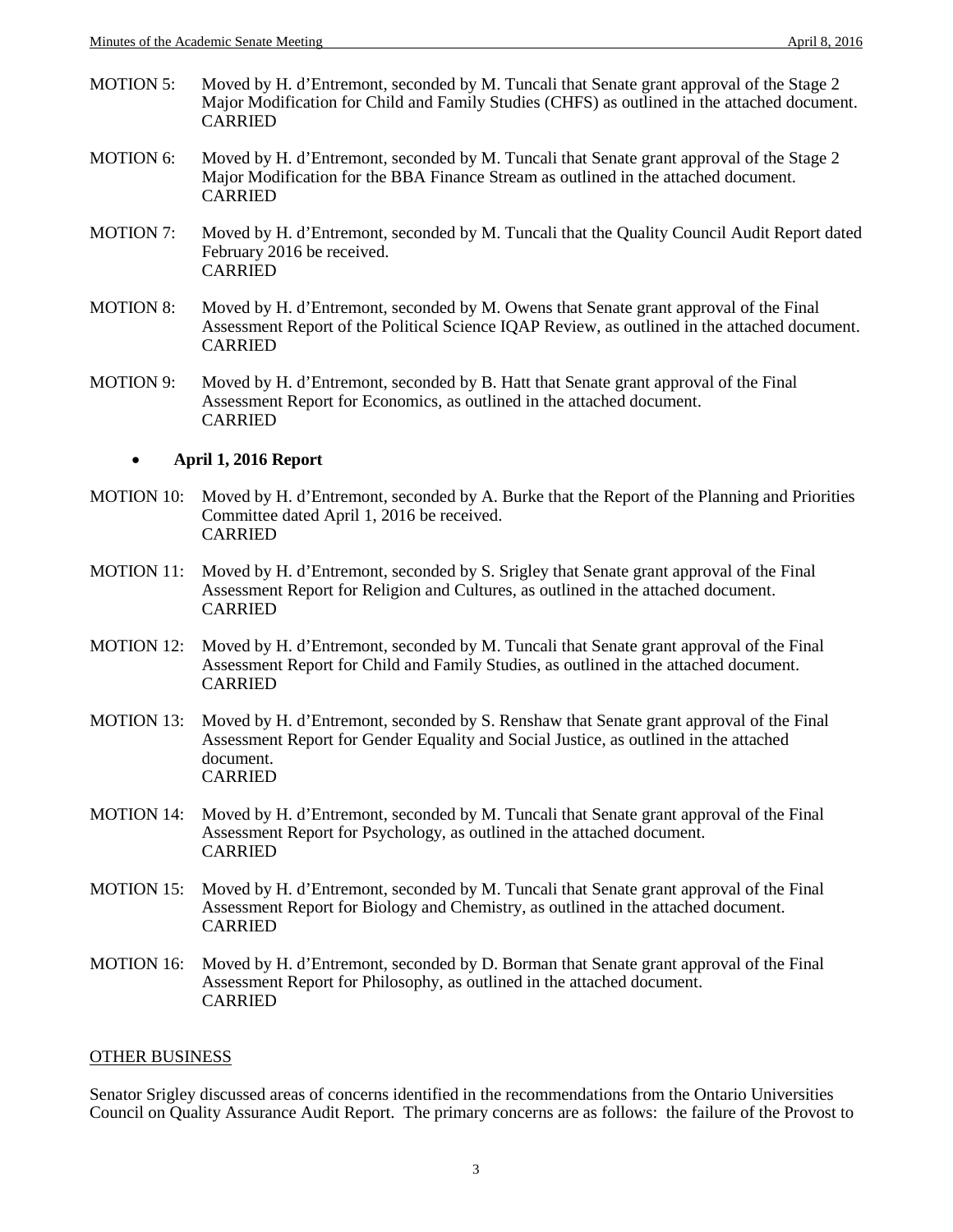prepare and send the final assessment reports and implementation plans to Senate, and to the Ontario Universities Council on Quality Assurance. The second cause for concern was the failure to comply with our own policy and implement the follow up monitoring process. The specific question to the Provost is how is he going to repair these very serious academic concerns, which implicate Nipissing's reputation, and more specifically, what is the Provost's plan to deal with this large body of IQAP recommendations since 2012 that require serious attention? The Provost advised that the three causes for concern outlined in the IQAP Report were being addressed. Of the 13 Final Assessment Reports that must be submitted to IQAP by May 31, 2016, eight reports are included in this Senate Agenda and the remaining five reports will be included in the May 13, 2016 Senate Agenda. Once the Quality Council has reviewed the reports and the desk audits have taken place, we have one year to report back to the Council. A concern was expressed regarding the lack of institutional monitoring and tracking. A suggestion was made to strike a committee to follow up on program reviews. The Provost advised that PPC, as Senate's planning body, looks at the recommendations.

## AMENDMENT OF BY-LAWS

- MOTION 17: Moved by S. Renshaw, seconded by J. McIntosh that Article 6.3 of the Senate By-laws be amended as outlined below:
- 6.3 Order of Business
- (a) The order of business observed at all regular meetings of Senate shall normally be as follows:
- (i) Approval of the Agenda;
- (ii) Approval of the minutes of the previous meeting(s);
- (iii) Business arising from the minutes;
- (iv) Reading and disposing of communications;
- (v) Question period;
- (vi) Written reports (which include substantive motions) of standing committees, Faculty or University councils, and ad hoc or other committees, with the order to be determined by the Senate Executive Committee;
- (vii) Other business (which includes substantive motions);
- (viii) Amendment of By-Laws;
- (ix) Elections;
- (x) Written or oral reports for information only (which may include a motion to receive) from all sources, including other bodies on which Senate is represented;
- (xi) New business (requiring a motion to consider);
- (xii) Announcements (President, PVPAR, Deans, Students, and Others); and
- (xiii) Adjournment
- (b) Business items submitted too late to be placed on the Senate agenda must be circulated in hard copy at the meeting for introduction under new business, and shall require the passage of a motion to consider before any further motions may be proposed.
- (c) The primary purpose of the question period is to provide an opportunity for Senators or others in attendance to raise questions or seek clarification regarding matters which may be of collective interest or concern. Substantive questions for which an adequate response may require research or preparation should normally be submitted to the Senate Secretary in writing at least four (4) days prior to the meeting. Should this not occur, the respondent may elect to answer the question at the next regular Senate meeting.

#### CARRIED

- MOTION 18: Moved by S. Renshaw, seconded by J. McIntosh that Article 9.6 of the Senate By-laws be amended as outlined below:
- 9.6 Technology & Infrastructure Committee (T&I)
- (d) Ex Officio Members:
- (iii) the Executive Director, Library Services, or designate; and
- (iv) the Vice-President, Administration (non-voting).
- (e) Members Elected by Faculty Council: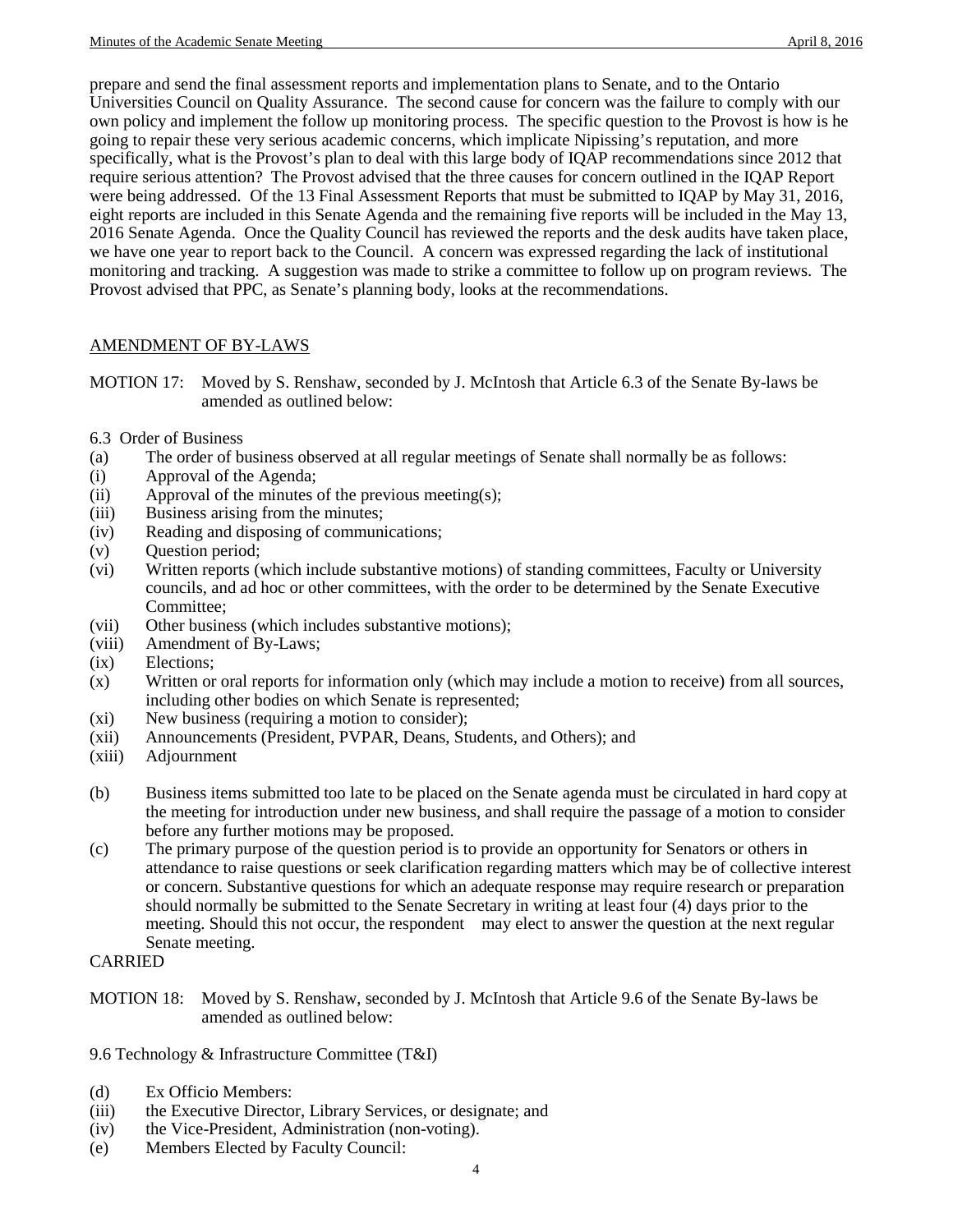- (iv) one (1) faculty Senator or non-Senator from each Faculty, one of whom shall be elected by the Committee to serve as Chair, and one of whom shall be elected by the Committee to serve as Vice-Chair;
- (v) one (1) faculty Senator who is a full-time lab, seminar or service course instructor; and
- (vi) two (2) student representatives from any Faculty.
- (f) Terms of Reference:
- (vi) to engage in on-going review, needs assessment and policy development in all matters related to academic technology and infrastructure (where infrastructure includes both academic physical resources and human resources in academic support areas), and to make recommendations to the Teaching  $\&$ Learning Committee as necessary and appropriate, for conveyance to Senate;
- (vii) to provide advice and priority-setting assistance to the VPADMIN regarding:
- 5) support for teaching, learning and scholarly research through the application of computing, information and multi-media technologies;
- 6) the need for, and design of, new or renovated teaching, learning and research space;
- 7) staffing needs in academic support areas such as technology services, research assistance, lab supervision and secretarial or clerical support; and
- 8) the allocation of the annual budgets in technology and academic infrastructure areas;
- (viii) to invite and assess applications for the annual Information Technology in Teaching and Learning Fund,
- and make recommendations to the PVPAR on the awarding of these funds;
- (ix) when other supplementary funds become available for the acquisition of additional technology resources, to oversee the process whereby these funds are announced and awarded on a competition basis; and
- $(x)$  to deal with such other matters as may be assigned from time to time by the Teaching & Learning Committee or by Senate.

# CARRIED

- MOTION 19: Moved by S. Renshaw, moved by J. McIntosh that Article 6.6(b) of the Senate bylaws be amended as outlined below:
- 6.6(b) A non-member of Senate may be recognized and permitted to speak at any open portion of a Senate meeting at the discretion of the Speaker, and shall be permitted to speak either:
- (i) with the prior approval of the Senate Executive Committee; or
- (ii) at the discretion of the Speaker; or
- (iii) by Senate vote on a motion to that effect, which shall not be debatable. Rationale: Clarifies the language.

## CARRIED

## 9.5.1 Library Advisory Subcommittee (LIB)

- (a) Ex Officio Members:
- (i) the Executive Director, Library Services, who shall be Chair.
- (b) Members Elected by Faculty Council:
- (i) two (2) faculty Senators or non-Senators from each Faculty, one of whom shall be elected by the Subcommittee to serve as Vice-Chair;
- (ii) one (1) faculty Senator from the regional campuses; and
- (c) One (1) student representative to be appointed by Nipissing University Student Union (NUSU).
- (d) Terms of Reference:
- (i) to engage in on-going review of Library policies, practices and objectives and their role in providing teaching and learning support for faculty and students, and to make recommendations to the Teaching  $\&$ Learning Committee as necessary and appropriate, for conveyance to Senate;
- (ii) to provide advice and priority-setting assistance to the Executive Director, Library Services regarding:
- 1) procedures and practices related to the acquisition and maintenance of the Library's collections;<br>2) the provision of Library support services to faculty and students; and
- 2) the provision of Library support services to faculty and students; and
- 3) the allocation of the annual Library budget;
- (iii) when supplementary funds become available for the acquisition of additional Library resources, to oversee the process whereby these funds are announced and awarded on a competition basis;

MOTION 20: Moved by S. Renshaw, seconded by J. McIntosh that Article 9.5 of the Senate bylaws be modified as outlined below: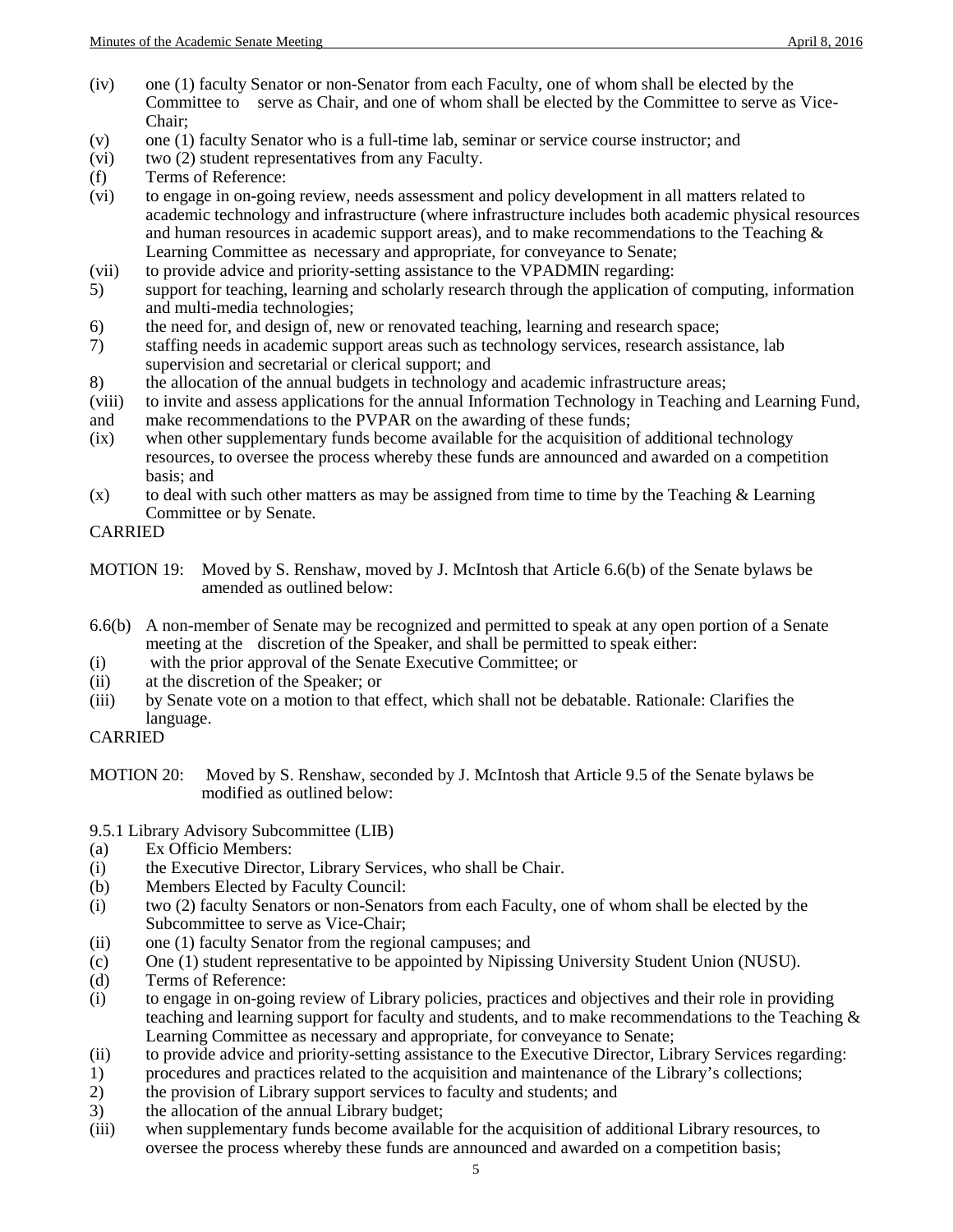- (iv) to deal with such other matters as may be assigned from time to time by the Teaching  $&$  Learning Committee or by Senate;
- (v) to engage in on-going review, needs assessment and policy development in all matters related to continuing education and the development, delivery and review of courses delivered at a distance, and to make recommendations to the Teaching & Learning Committee as necessary and appropriate, for conveyance to Senate; and
- (vi) to encourage best practices in distance education by continuing to assess the appropriateness and effectiveness of various delivery modes;

CARRIED

## ELECTIONS

• Elect one (1) tenured faculty member, from the Faculty of Applied and Professional Studies to serve on the search committee for the Dean of Graduate Studies and Research. **D. Hemsworth - ACCLAIMED**

## REPORTS FROM OTHER BODIES

#### Report from Senate members participating on other university-related committees

Senator Gendron and Senator Saari, faculty representatives on the Board of Governors, advised that the Board has initiated the process for the review of the President. Dr. Sarri and Dr. Gendron will be soliciting for feedback over the coming weeks. The Senate Secretary will be asked to forward information to Senate members.

#### NEW BUSINESS

Senator Feretycki asked if Senate could encourage the Teaching and Learning Committee to meet to discuss and report back on the questions raised at the February 12, 2016 Senate meeting regarding the revised academic schedule and if the loss of 3 weeks of academic instruction negatively impacted the students. In the interest of accountability, he asked that a mechanism be put forward to ensure a response. The Speaker advised that this request would be forwarded on to the Teaching and Learning Committee. It was noted that the last Teaching and Learning Committee meeting was cancelled due to a lack of quorum. Senator Burke responded that the submission of grades shows that learning expectations have been met. Senator Andrews advised that although there may have been a few more late withdrawals, no students had brought any negative effects to his attention. He reported that students were thankful that their summer schedules and jobs were not affected. If any concerns arise he will bring them to our attention.

#### ANNOUNCEMENTS

The President advised that the Governor General's visit was a success. It was a pleasant surprise that NU was solicited to host the visit. He expressed his thanks to the three KaNaTa Conversations panelists, Dr. Katrina Srigley, Autumn Varley, Master of History student and Clint Davis, Vice-President of Aboriginal Banking for TD Business Banking. It was a seamless and thought provoking presentation. The President also advised that he recently attended a COU Executive Heads meeting where one of the themes of discussion was how universities present themselves to parents and students. Colleges have a very solid marketing campaign but it has been shown that universities do better job of preparing students to find jobs within a two year period following graduation. For parents one of their biggest concerns is that their children will fall behind. Parents see universities as a viable option to prepare their children for the job market.